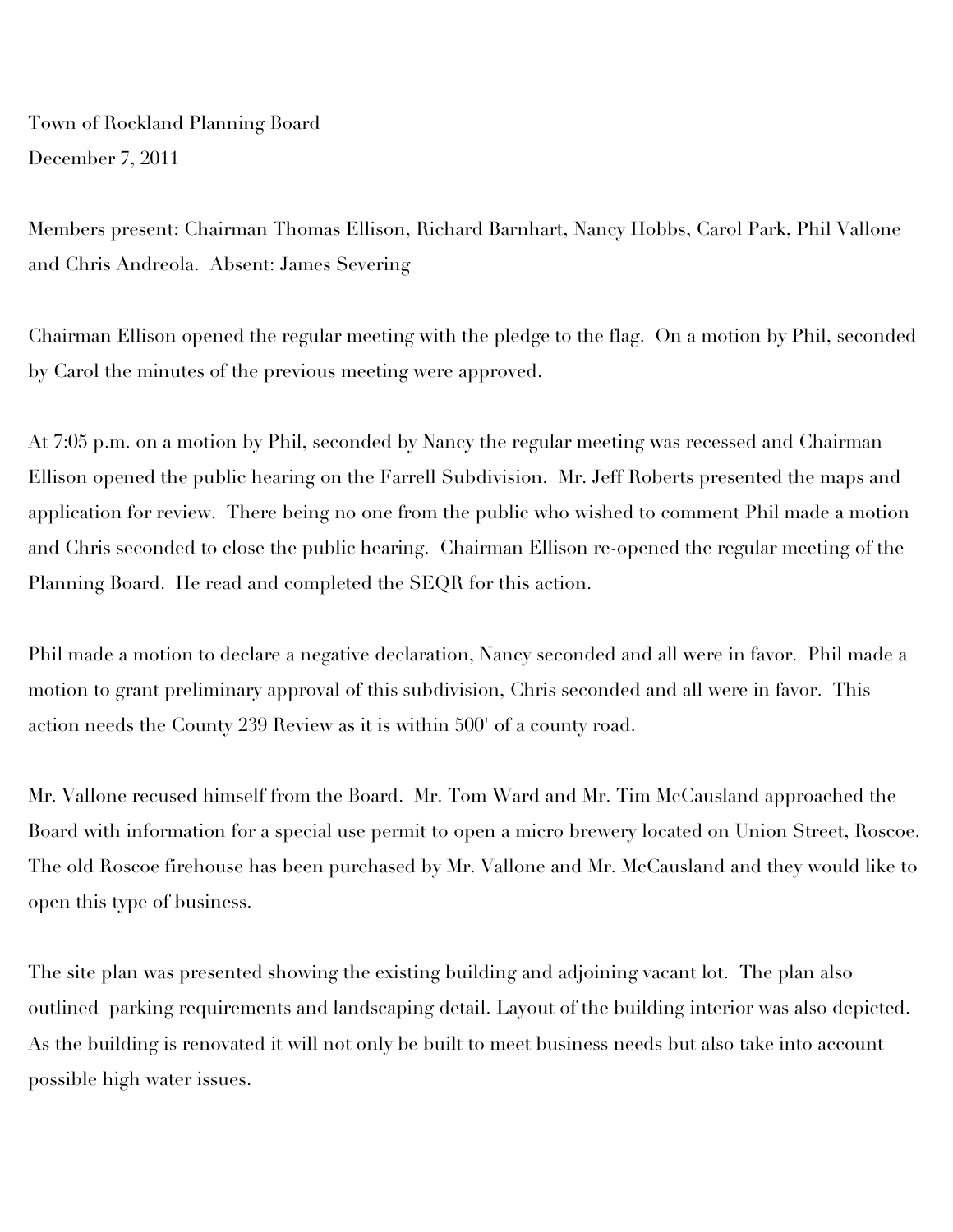Items addressed:

- Minimal land disturbance only minor sidewalk and parking repairs
- Equipment will be installed on platforms (several feet off the floor)
- Site plan needs to show the location of the fuel tank
- Business offices will be located on the second floor
- Three to four employees are expected
- Twelve off street parking spaces are shown with four on street spaces
- Property is served by municipal water and sewer
- This is an existing non-conforming lot in relation to front setbacks
- This business will be retail and tasting limited public access
- Hours of operation are estimated to be 10am-10pm, depending on the amount of business

On a motion by Chris, seconded by Richard this business is deemed light manufacturing and falls into the general business zone category. Wes Illing, engineer for the town will need to review this project. As small escrow account needs to be established to cover his costs.

Town of Rockland Planning Board December 7, 2011 Page 2

A public hearing will be held on January 4, 2011 at 7:05 p.m. for this special use application. Chris made a motion to declare the Planning Board lead agency, Richard seconded and all were in favor. A letter of intent will be mailed to the NYS DEC and the County. Richard made a motion to grant conceptual approval, Carol seconded and all were in favor.

Mr. Ward provided additional information for the Creekside Ventures project - a letter of approval from the NYS Department of Health on the water and septic plans.